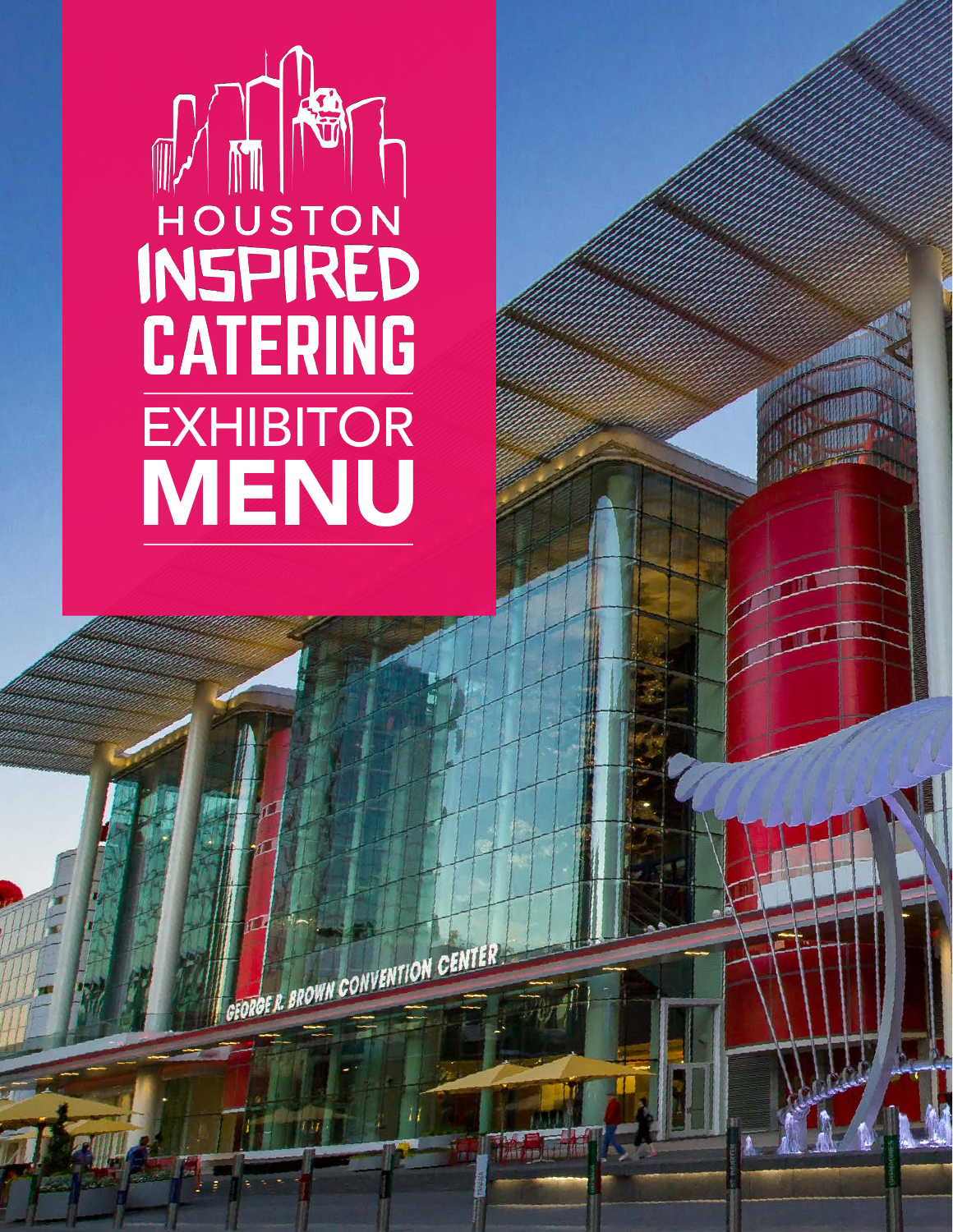## CAPPUCCINO EXPRESS **In Booth Barista**

Drive attendees to your booth with the smells of Cappuccino Express premium coffee drinks.

#### 1775.00 PER DAY

*\*Includes 250 (8 oz.) cups minimum per day, no carry over to following days. Includes espresso, cappuccino, lattes and americano.*

Additional Cups 5.50 EA Additional Flavors 195.00 PER DAY

( Mocha, Hazelnut & Vanilla ) One-Time Set Up Fee 240.00

Cart or tabletop models available. Dimenions and electrical requirements provided upon request.

*\*Requires attendant.*

*Attendant 275.00 per four-hour shift +35.00 each additional hour* 

*Delivery / Refresh Fee 35.00 per trip*

● Vegetarian ● Vegan ● Avoiding Gluten

### BREAKFAST TACOS & **SANDWICHES**

*Served for a minimum of 25 guests.*

*Breakfast Tacos* Choice of one - bacon, barbacoa or homestyle hash potatoes with scrambled eggs and shredded cheddar in flour tortillas served with pico de gallo and salsa verde. 6.00 EA

*Buttermilk Biscuit Sandwich* Choice of sausage or bacon, with egg & cheese. 8.50 EA

#### BREAKFAST PASTRIES

*Priced per dozen, minimum of one dozen required.* 

Assorted Danishes 60.00 DZ · Assorted Muffins 60.00 DZ · Assorted Breakfast Pastries 60.00 DZ .

#### *Food & Beverage Table Rental*

*Food & Beverage tables are not included HIC will expect to set up on exisiting counter/ table space unless a table is rented 150.00 Rental Fee will apply if requested*

*Menu Items & Pricing Subject to change Additional fees may apply*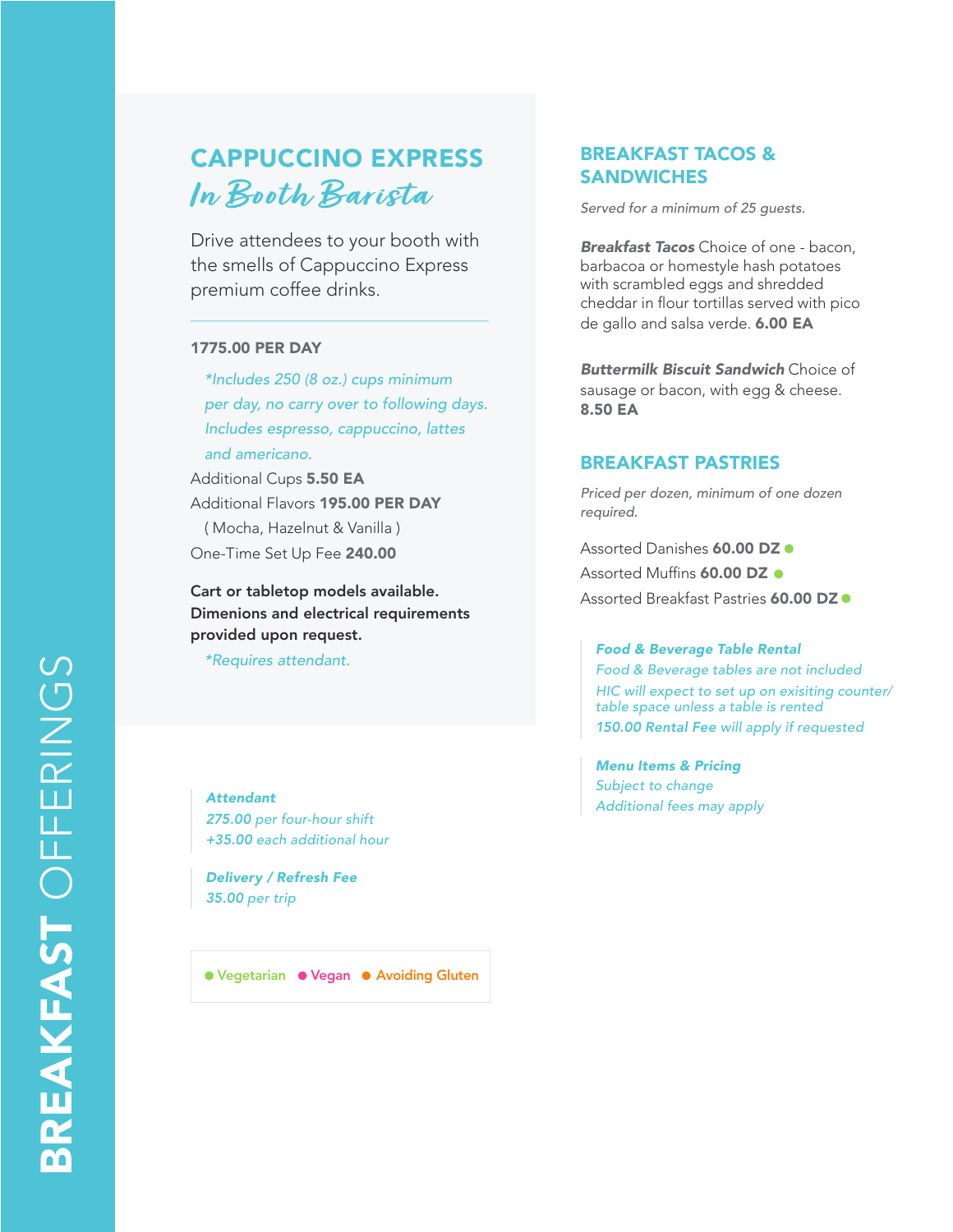## FRESH POPCORN **Machine Rental**

Draw in guests to your booth by popping fresh popcorn at your booth with our popcorn machine rental option. 250.00 PER DAY

Popcorn Packs 20.00 EA ( Paper Bags, Corn Kernels, Butter & Salt )

*\*Each pack serves 10 people.* Additional Popcorn Salt Flavors 50.00 PER DAY

Dimenions and electrical requirements provided upon request.

*\*Requires attendant.*

#### BY THE POUND

*Minimum of 3 pounds required. 1 pound serves approximately 12 people.* 

Potato Chips & Choice of Dip 55.00 LB .. ( Caramelized Onion Dip, Poblano Ranch Dip, Bleu Cheese Dip ) Fresh Fried Tortilla Chips and Salsa Verde & Roja 52.50 LB  $\bullet \bullet \bullet$ *\*Served in 1 oz. individual bags.* Trail Mix 23.00 LB *\*Served in individual 2 oz. cups.* Mini Pretzels 19.00 LB *\*Served in individual 2 oz. cups.* Goldfish Crackers 19.00 LB *\*Served in individual 2 oz. cups.* Mixed Nuts 29.25 LB  $\bullet\bullet\bullet$ *\*Served in individual 2 oz. cups.*

#### A LA CARTE

Assorted Whole Fruit 48.00 DZ ... Assorted Granola Bars 48.00 DZ King Size Candy Bars 54.00 DZ Bagged Chips 48.00 DZ Assorted Bags of Snacks 48.00 DZ Chef's Selection Assorted Cookies 53.25 DZ Brownies 53.50 DZ · Cupcakes 56.75 DZ · ( Chocolate Devil's Food Cake with Vanilla Coffee Porter Frosting, Red Velvet with Margarita Cream Cheese Frosting, Vanilla Bean with Cajeta Caramel Frosting ) Fresh Cut Fruit Cups 102.00 DZ ... ( Seasonal Melons & Berries )

#### *Attendant*

*275.00 per four-hour shift +35.00 each additional hour* 

*Delivery / Refresh Fee 35.00 per trip*

*Food & Beverage Table Rental Food & Beverage tables are not included HIC will expect to set up on exisiting counter/ table space unless a table is rented 150.00 Rental Fee will apply if requested*

*Menu Items & Pricing Subject to change Additional fees may apply* 

● Vegetarian ● Vegan ● Avoiding Gluten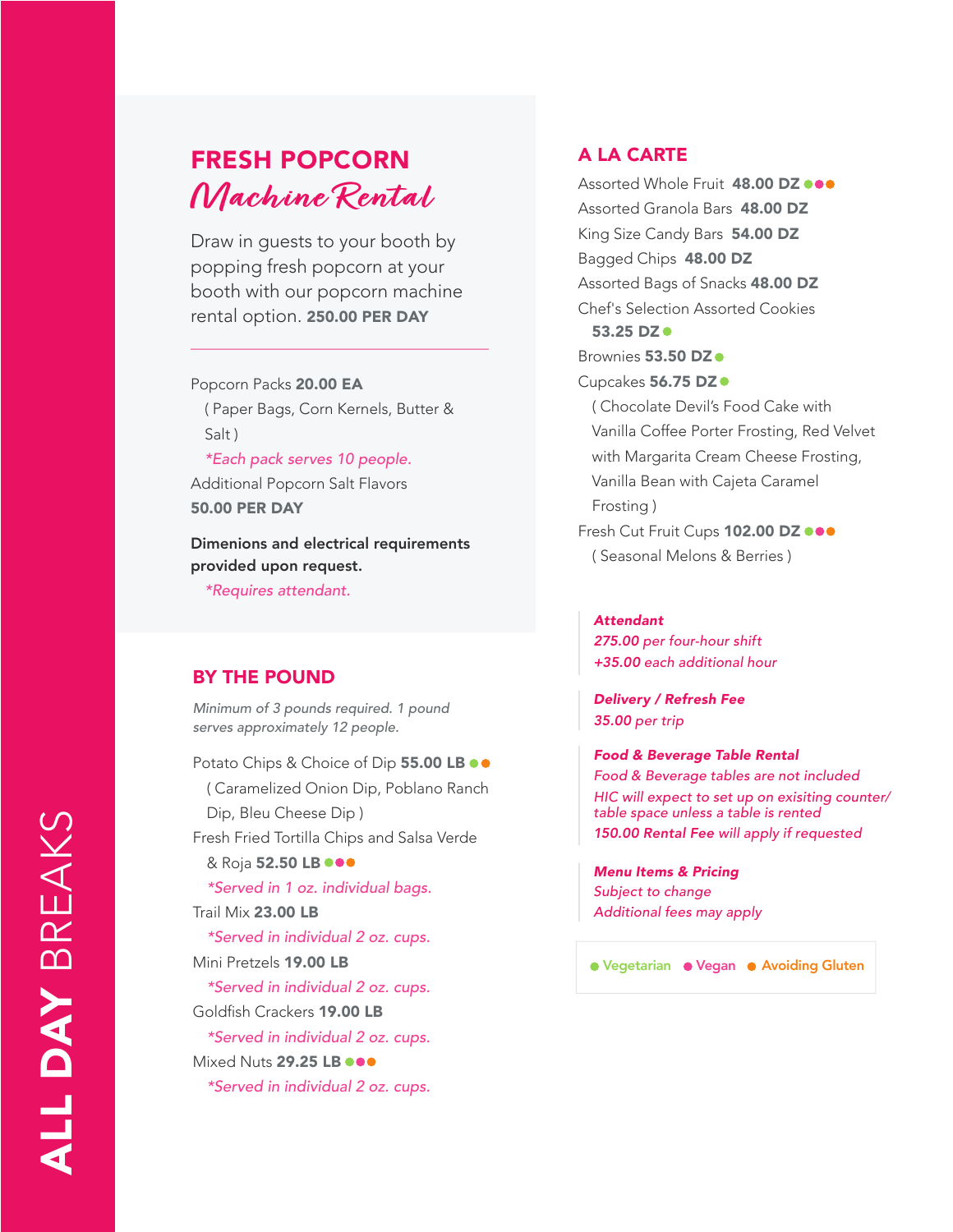## OUR SIGNATURE *\** **Bavarian Pretzels**

Choose between our salted traditional pretzel and our sweet coated pretzel. 9.00 EACH

#### Pretzels come with choice of the dips featured below.

Salted Traditional Bavarian Pretzel - Includes choice of two dips per order from the following selection:

( Creole Mustard, White Chile Con Queso, Spicy Tomato & Bacon Jam or Sun Dried Tomato & White Truffle Aioli )

Sweet Coated Bavarian Pretzel - **Includes** choice of one dip per order from the following selection:

( Cream Cheese-Vanilla Bean, Chocolate Fudge or Salted Bourbon Caramel )

#### LOCAL CHEESE DISPLAY

Chef's selections of local cheeses and local honey, fresh berries, dried fruit garnish, breads and crackers.

16.00 PP

#### HUMMUS TRIO

Traditional, roasted bell pepper and kalamata olive hummus'. Served with crispy carrots, cucumbers, celery, crackers, and bagel chips.  $\bullet \bullet$ 

12.00 PP

#### FRESH CRUDITE SHOOTERS

Chef's colorful selection of the freshest market vegetables. Served with choice of dip.

(Buttermilk Ranch Dip  $\bullet\bullet$ , Traditional Hummus  $\bullet \bullet \bullet$  or Fresh Basil Pesto  $\bullet \bullet$ )

12.00 PP

#### BITES

*50 piece minimum; includes disposable plates, napkins and cutlery if required.* 

- *Tandori Chicken Satay* with mango salsa. 8.50 EA
- *Chicken Quesadilla* with avocado crema. 7.75 EA \*\*\*\*\*\*\*\*\*\*\*\*\*\*\*\*
- \* Beef Satay with thai peanut sauce. 9.50 EA
- *Texas Brisket Slider* 9.00 EA
- *Pulled Pork Biscuit* 8.50 EA
- *Pork Potsticker* with soy and sweet chili. 7.75 EA
- *Crab Cake* with lemon aioli. 11.00 EA

*Seared Sesame Tuna Wonton* with seaweed salad and wasabi cream. 10.00 EA

*Vegetable Fried Spring Roll* with sweet soy. 7.75 EA

*Delivery / Refresh Fee 35.00 per trip*

*\*Items Served Warm*

*Electricity might be required by client to power heat lamps*

● Vegetarian ● Vegan ● Avoiding Gluten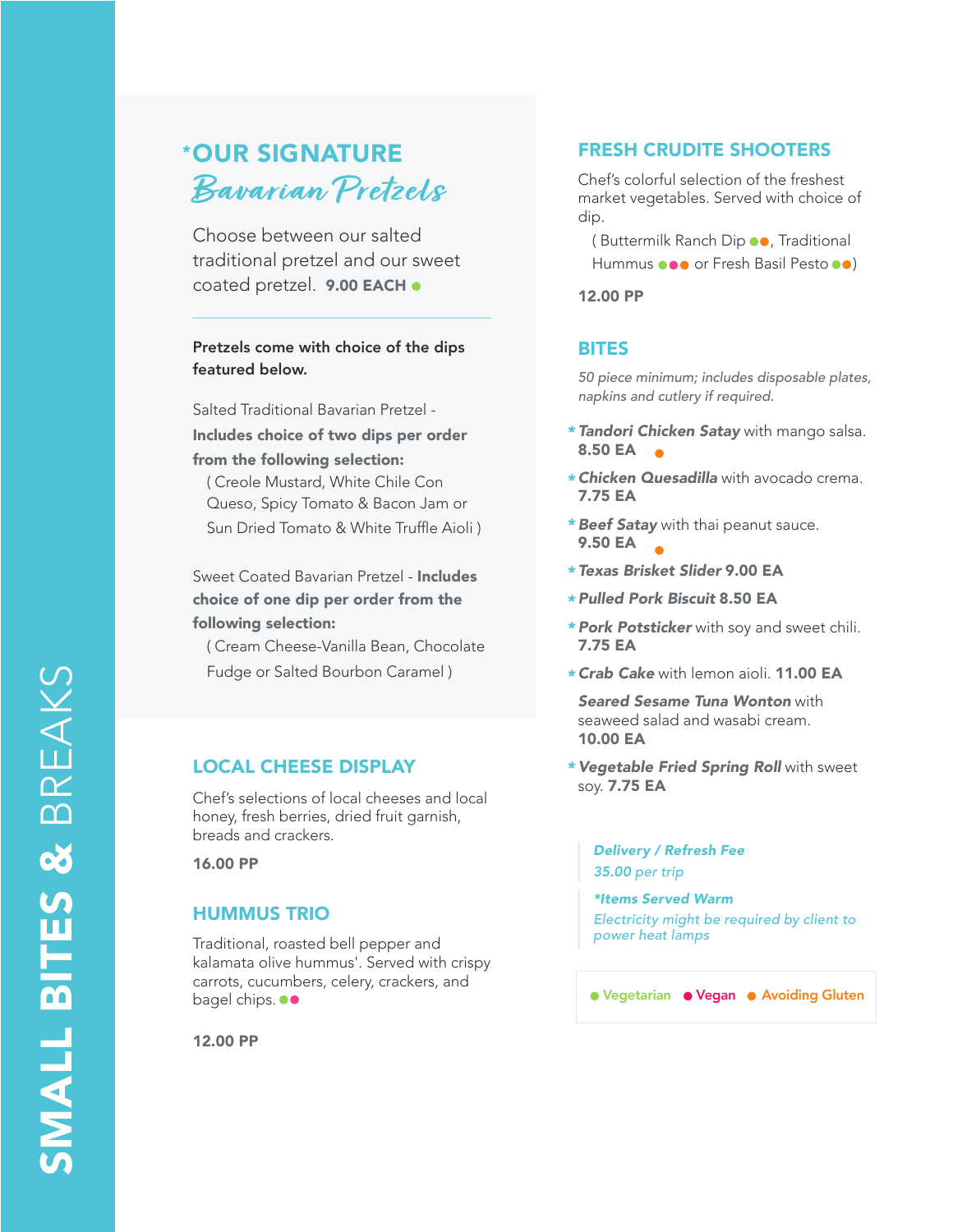## CHEF'S BEST **Boxed Lunches**

Choose from a lineup of chef favorites to build creative lunches featuring mouthwatering gourmet sandwiches or crisp farm-fresh salads with crunchy sides and sweet treats. 31.00 PP

#### Box lunches include the choices below.

*Drinks sold separately.* 

Gourmet Sandwich OR Salad - Choose one Sides - Whole Fruit  $\bullet \bullet \bullet \&$  Kettle Chips Dessert - Chocolate Chip Cookie with Pretzel and Butterscotch

Deconstructed Boxed Lunches 36.00++

#### GOURMET SANDWICHES

*Woodlands Turkey* with shaved smoked turkey, gouda cheese, vidalia onion and peach chutney on a honey wheat roll.

*Grilled Chicken* with braised spinach, roasted tomato and avocado aioli on ciabatta.

*Roast Beef* with gruyère, horseradish and arugula on black pepper challah roll.

*Smoked Ham* with swiss cheese and mustard butter on pretzel bun.

*ZLT Flatbread* with zucchini, sundried tomato pesto and pepper jack cheese.

*Fajita Wrap* with grilled pineapple, cumin marinated chicken, grilled peppers, onions, spicy aioli and chihuahua cheese on a sundried tomato wrap.

#### GOURMET SALADS

*Chicken Caesar Salad* with cut romaine hearts, herb marinated grilled chicken, shaved asiago cheese and croutons served with caesar dressing.

*Vegetable Cobb Salad* with mixed greens, cucumber, tomato, feta cheese, boiled egg, diced red onions and roasted peppers served with a balsamic vinaigrette.  $\bullet$ 

#### ADD A DRINK

Assorted Soft Drinks - 12 oz. ( Coke, Diet Coke, Sprite, Coke Zero ) 4.00 each Bottled Water - 12 oz. (Dasani) **4.00 each** 

#### DISPLAY TRAYS

*Served for a minimum of 25 guests. Includes plates, napkins and cutlery.* 

**Deli Platter** Includes assorted deli meats & cheeses, assorted sliced breads & rolls, potato salad, lettuce, tomatoes, onions, pickles, condiments and assorted cookies. 20.00 PP

*Assorted Mini Sandwiches* Served with condiments. Choose from:

*Turkey & Provolone* 6.00 EA *Ham & Swiss* 6.00 EA *Roast Beef* 6.00 EA

#### *Food & Beverage Table Rental*

*Food & Beverage tables are not included HIC will expect to set up on exisiting counter/ table space unless a table is rented 150.00 Rental Fee will apply if requested*

*Menu Items & Pricing Subject to change Additional fees may apply* 

● Vegetarian ● Vegan ● Avoiding Gluten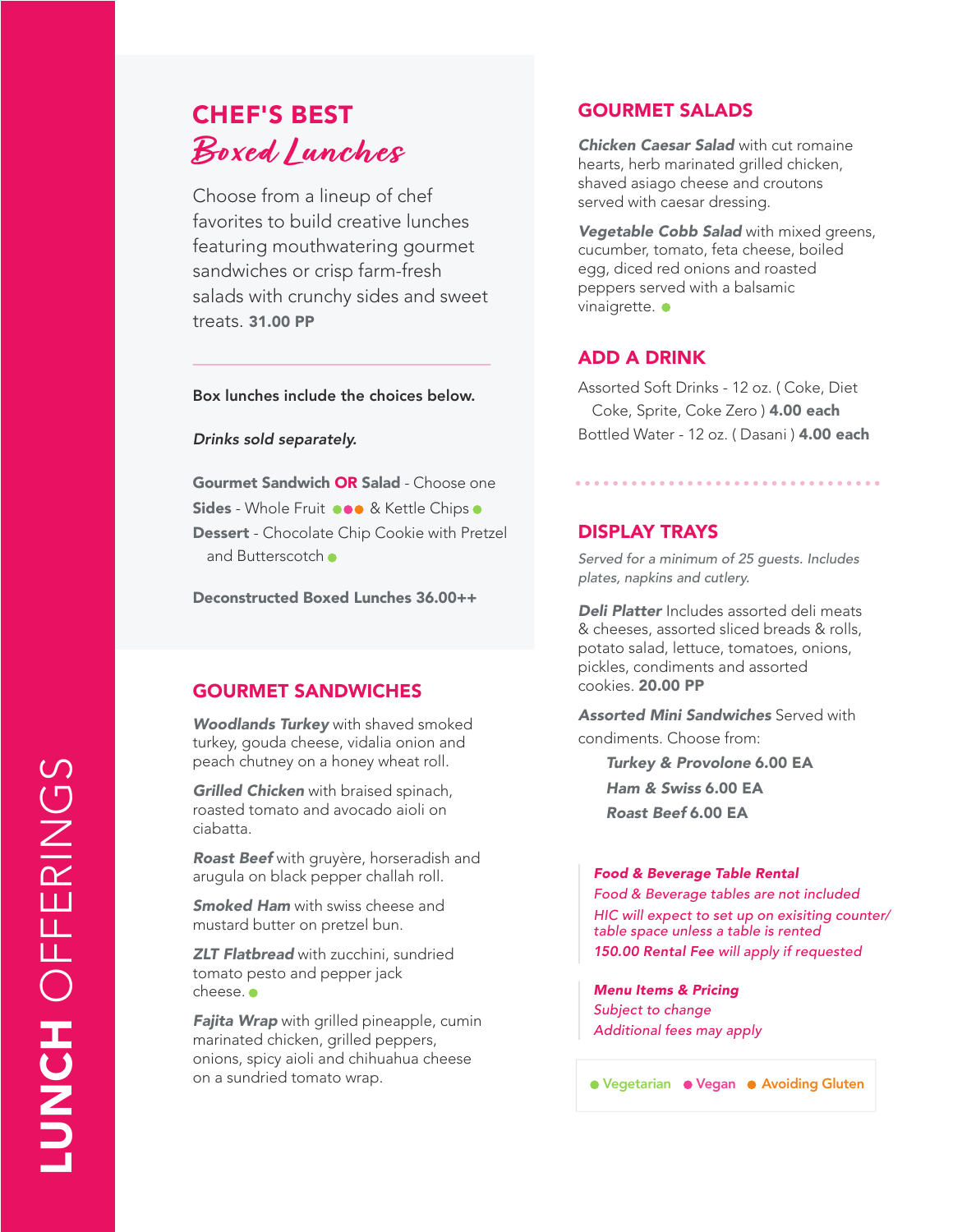#### PREMIUM / IMPORT / LOCAL BEER COCKTAILS

Stella Artois Corona Extra Laquinitas IPA Blue Moon Shiner Karbach Selection St.Arnold's Selection 8th Wonder Selection

#### 192.00 PER CASE, PER SELECTION 8.00 PER DRINK

*(24 per case)*

#### DOMESTIC BEER

Bud Light Miller Lite

168.00 PER CASE, PER SELECTION *(24 per case)*

#### BEER KEGS

#### 475.00 & UP

*(Priced per keg. Not charged on consumption. Cannot be cancelled once ordered. Client required to purchase energy to power kegerator - 120 V20 amp.)*

#### WINE BY THE BOTTLE

Foot Print Chardonnay Foot Print Cabernet Sauvignon Wycliff Brut Wycliff Brut Rosé

32.00 PER BOTTLE

*Minimum of 50 drinks, on consumption.* 

Tito's Vodka Bombay Sapphire Bacardi Superior Hornitos Crown Royale Jack Daniel's Dewars White Label

#### ALCOHOL POLICY & DETAILS

Alcohol MUST be served by a Houston Inspired Catering TABC Certified Bartender.

*Drinks are served in biodegradable/disposable cups. No glass is permitted in exhibit halls.* 

*Bar front not included. HIC will expect to set up on existing counter/table space unless a bar front is rented. Additional 150.00 rental fee will apply if requested.*

#### *\*Bartender*

*275.00 per four-hour shift +35.00 each additional hour* 

*Delivery / Refresh Fee 35.00 per trip*

*Menu Items & Pricing Subject to change Additional fees may apply*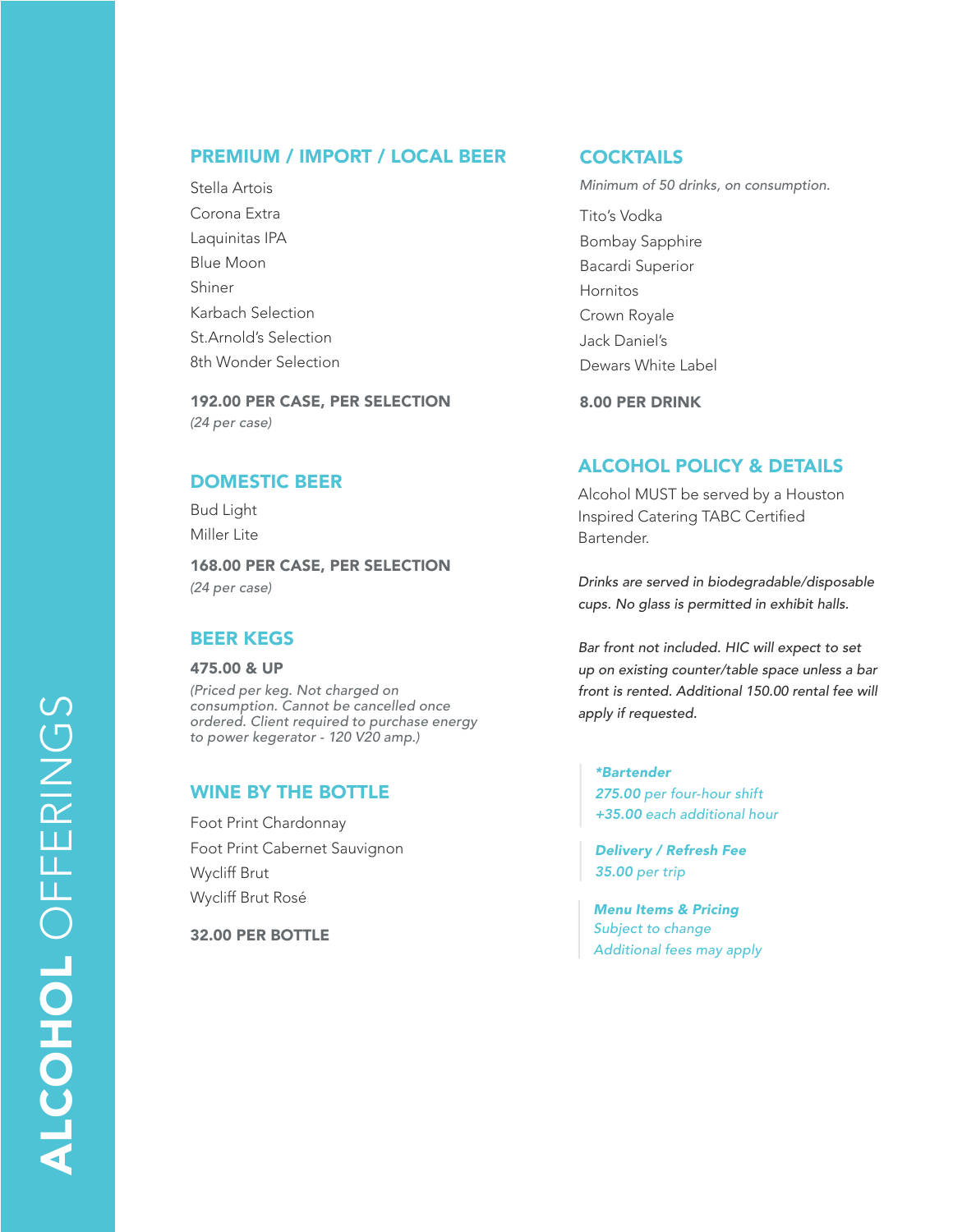## TEXAS BEER **Package**

Experience the taste of Houston with beer offerings from local breweries. 840.00++ *Serves 120 people*

#### Package features the beers below.

Karbach Lovestreet Karbach Rotation St.Arnold's Amber St.Arnold's Rotation Shiner Bock

#### MIMOSA PACKAGE

House Champagne, Orange Juice, Cranberry Juice, Pineapple Juice and Disposable Flutes.

400.00++ *Serves 50 people*

#### BLOODY MARY PACKAGE

Tito's Handmade Vodka, Zing Zang Original, Bloody Revolution Habanero, Bloody Mary Mix, Tobasco Sauce, Worcestershire Sauce, Salt Rimmer, Tajin Rimmer, Olives, Limes and Celery Sticks.

975.00++ *Serves 100 people*

#### MARGARITA PACKAGE

Hornitos, Margarita Mix, Strawberry, Mango, Salt Rimmer, Sugar Rimmer, Tajin Rimmer and Lime Garnish.

1000.00++ *Serves 100 people*

#### ALCOHOL POLICY & DETAILS

Alcohol MUST be served by a Houston Inspired Catering TABC Certified Bartender.

*Drinks are served in biodegradable/disposable cups. No glass is permitted in exhibit halls.* 

*Bar front not included. HIC will expect to set up on existing counter/table space unless a bar front is rented. Additional 150.00 rental fee will apply if requested.*

*\*Bartender 275.00 per four-hour shift +35.00 each additional hour* 

*Delivery / Refresh Fee 35.00 per trip*

*Menu Items & Pricing Subject to change Additional fees may apply*